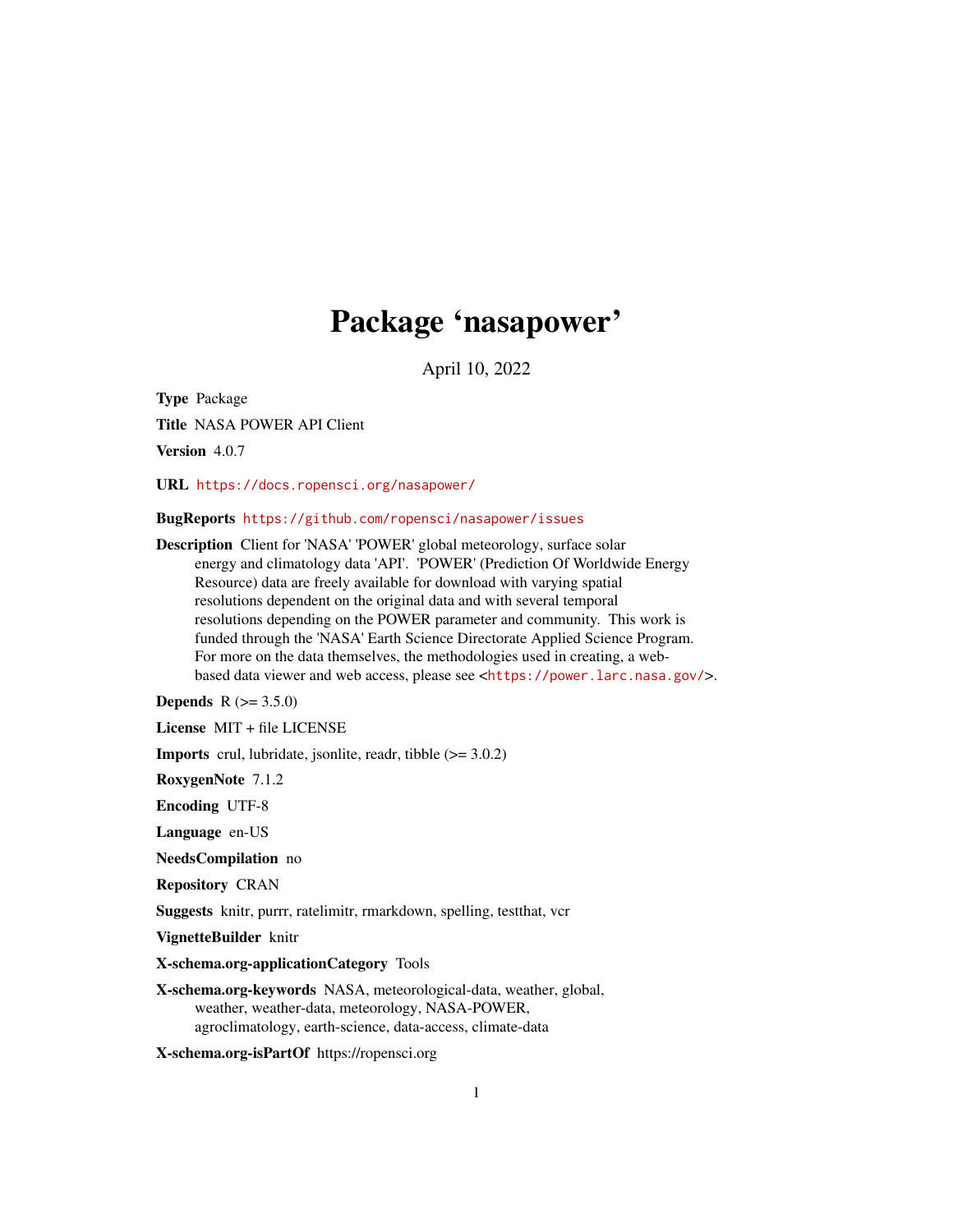<span id="page-1-0"></span>Author Adam H. Sparks [aut, cre] (<<https://orcid.org/0000-0002-0061-8359>>), Scott Chamberlain [rev] (<<https://orcid.org/0000-0003-1444-9135>>, Scott Chamberlain reviewed nasapower for rOpenSci, see <<https://github.com/ropensci/software-review/issues/155>>.), Hazel Kavili [rev] (Hazel Kavili reviewed nasapower for rOpenSci, see <<https://github.com/ropensci/software-review/issues/155>>.), Alison Boyer [rev] (Alison Boyer reviewed nasapower for rOpenSci, see <<https://github.com/ropensci/software-review/issues/155>>.), Fernando Miguez [ctb] (<<https://orcid.org/0000-0002-4627-8329>>, Fernando Miguez provided assistance in identifying improper missing value handling in the POWER data, see <<https://github.com/femiguez/apsimx/pull/26>>.), Maëlle Salmon [ctb] (<<https://orcid.org/0000-0002-2815-0399>>, Maëlle Salmon contributed a patch to fix issues with using the R package, 'vcr', for testing the 'API' queries, see <<https://github.com/ropensci/nasapower/pull/64>>.), Phillip D. Alderman [ctb] (<<https://orcid.org/0000-0003-1467-2337>>, Phillip Alderman contributed a patch to fix an issue with, 'The `file` argument of `vroom()` must use `I()` for literal data as of vroom 1.5.0.', see https://github.com/ropensci/nasapower/pull/67.), Western Australia Agriculture Authority (WAAA) [cph] (Supported the development of nasapower through Adam H. Sparks' time.)

Maintainer Adam H. Sparks <adamhsparks@gmail.com>

Date/Publication 2022-04-10 02:10:02 UTC

# R topics documented:

| Index |  |
|-------|--|

get\_power *Get NASA POWER data from the POWER web API*

#### Description

Get POWER global meteorology and surface solar energy climatology data and return a tidy data frame [tibble::tibble\(\)](#page-0-0) object. All options offered by the official POWER API are supported. Requests are formed to submit one request per point. There is no need to make synchronous requests for multiple parameters for a single point or regional request. Requests are limited to 30 unique requests per 60 seconds. **[nasapower](https://CRAN.R-project.org/package=nasapower)** attempts to enforce this client-side.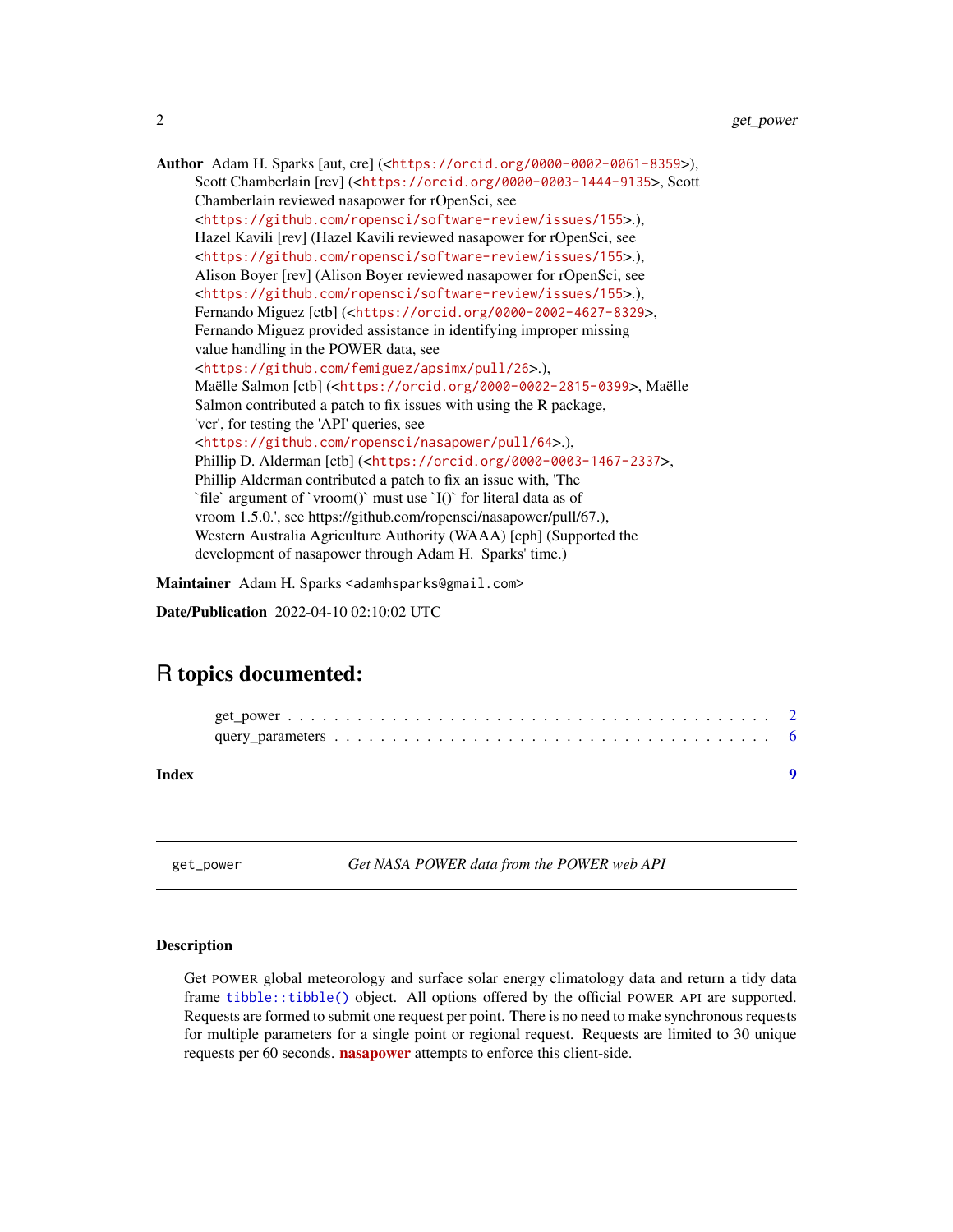## get\_power 3

### Usage

```
get_power(
  community,
  pars,
  temporal_api = NULL,
  lonlat,
  dates = NULL,
  site_elevation = NULL,
  wind_elevation = NULL,
  wind_surface = NULL,
  temporal_average = NULL,
  time_standard = "LST"
\mathcal{L}
```
# Arguments

| community        | A character vector providing community name: "ag", "re" or "sb". See argu-<br>ment details for more.                                                                                                                                                                                                                                                                                                                                                        |
|------------------|-------------------------------------------------------------------------------------------------------------------------------------------------------------------------------------------------------------------------------------------------------------------------------------------------------------------------------------------------------------------------------------------------------------------------------------------------------------|
| pars             | A character vector of solar, meteorological or climatology parameters to down-<br>load. When requesting a single point of x, y coordinates, a maximum of twenty<br>(20) pars can be specified at one time, for "daily", "monthly" and "climatology"<br>temporal_apis. If the temporal_api is specified as "hourly" only 15 pars can<br>be specified in a single query. See temporal_api for more.                                                           |
| temporal_api     | Temporal API end-point for data being queried, supported values are "hourly",<br>"daily", "monthly" or "climatology". See argument details for more.                                                                                                                                                                                                                                                                                                        |
| lonlat           | A numeric vector of geographic coordinates for a cell or region entered as x, y<br>coordinates. See argument details for more.                                                                                                                                                                                                                                                                                                                              |
| dates            | A character vector of start and end dates in that order,<br>e.g., dates = c("1983-01-01", "2017-12-31"). Not used when<br>temporal_api is set to "climatology". See argument details for more.                                                                                                                                                                                                                                                              |
|                  | site_elevation A user-supplied value for elevation at a single point in metres. If provided this<br>will return a corrected atmospheric pressure value adjusted to the elevation pro-<br>vided. Only used with lonlat as a single point of x, y coordinates, not for use<br>with "global" or with a regional request.                                                                                                                                       |
|                  | wind_elevation A user-supplied value for elevation at a single point in metres. Wind Eleva-<br>tion values in Meters are required to be between 10m and 300m. Only used<br>with lonlat as a single point of x, y coordinates, not for use with "global" or<br>with a regional request. If this parameter is provided, the wind-surface param-<br>eter is required with the request, see https://power.larc.nasa.gov/docs/<br>methodology/meteorology/wind/. |
| wind_surface     | A user-supplied wind surface for which the corrected wind-speed is to be sup-<br>plied. See wind-surface section for more detail.                                                                                                                                                                                                                                                                                                                           |
| temporal_average |                                                                                                                                                                                                                                                                                                                                                                                                                                                             |
|                  | Deprecated. This argument has been superseded by temporal_api to align with<br>the new POWER API terminology.                                                                                                                                                                                                                                                                                                                                               |
| time_standard    | POWER provides two different time standards:                                                                                                                                                                                                                                                                                                                                                                                                                |
|                  |                                                                                                                                                                                                                                                                                                                                                                                                                                                             |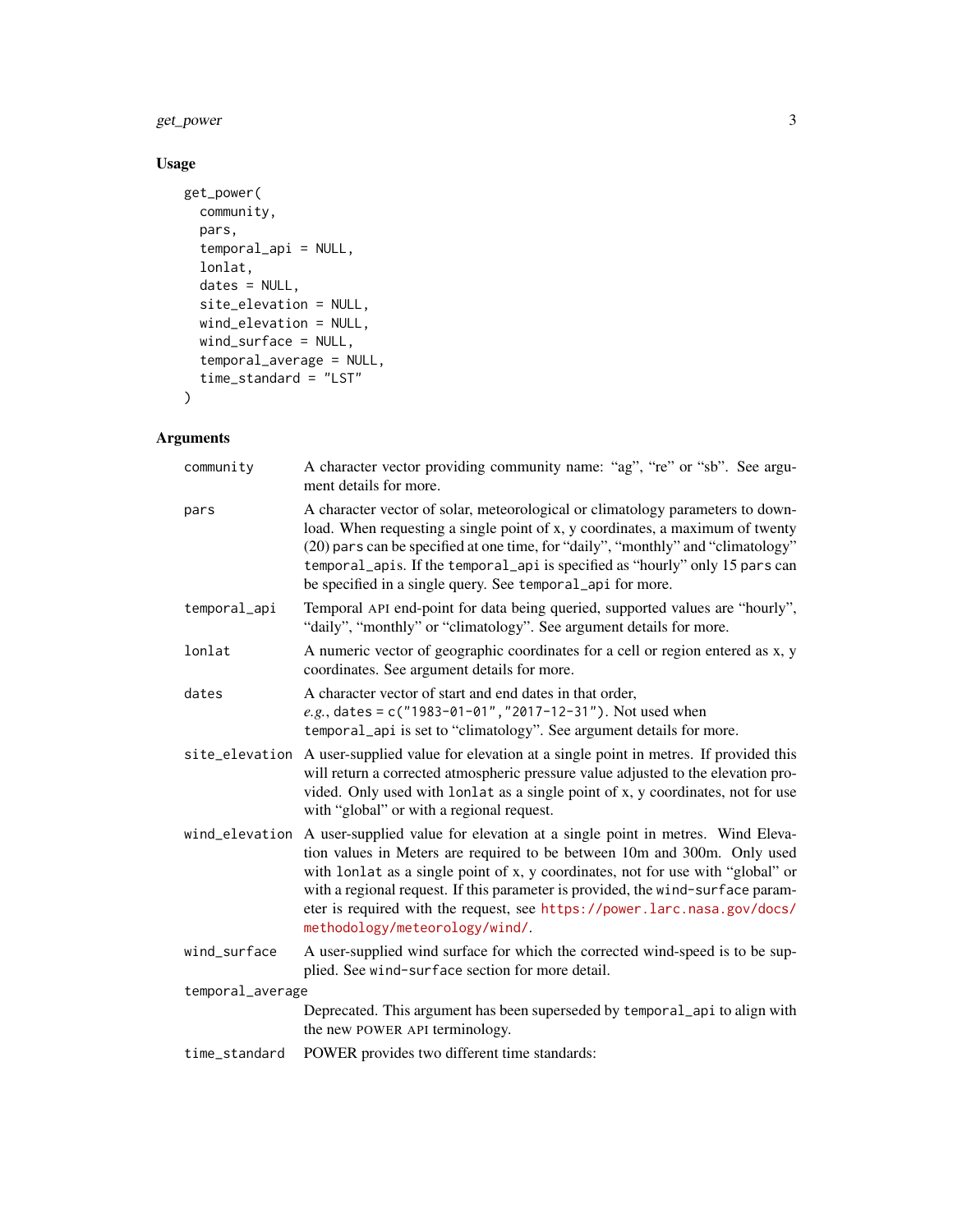- Universal Time Coordinated (UTC): is the standard time measure that used by the world.
- Local Solar Time (LST): A 15 Degrees swath that represents solar noon at the middle longitude of the swath. Defaults to LST.

#### <span id="page-3-0"></span>Value

A data frame as a POWER.Info class, an extension of the [tibble::tibble,](#page-0-0) object of POWER data including location, dates (not including "climatology") and requested parameters. A decorative header of metadata is included in this object.

#### Argument details for "community"

there are three valid values, one must be supplied. This will affect the units of the parameter and the temporal display of time series data.

- ag Provides access to the Agroclimatology Archive, which contains industry-friendly parameters formatted for input to crop models.
- sb Provides access to the Sustainable Buildings Archive, which contains industry-friendly parameters for the buildings community to include parameters in multi-year monthly averages.
- re Provides access to the Renewable Energy Archive, which contains parameters specifically tailored to assist in the design of solar and wind powered renewable energy systems.

#### Argument details for temporal\_api

There are four valid values.

hourly The hourly average of pars by hour, day, month and year, the time zone is LST by default.

daily The daily average of pars by day, month and year.

- monthly The monthly average of pars by month and year.
- climatology Provide parameters as 22-year climatologies (solar) and 30-year climatologies (meteorology); the period climatology and monthly average, maximum, and/or minimum values.

#### Argument details for lonlat

- For a single point To get a specific cell,  $1/2 \times 1/2$  degree, supply a length-two numeric vector giving the decimal degree longitude and latitude in that order for data to download,  $e.g.,$  lonlat =  $c(-179.5, -89.5).$
- For regional coverage To get a region, supply a length-four numeric vector as lower left (lon, lat) and upper right (lon, lat) coordinates, *e.g.*, lonlat = c(xmin, ymin, xmax, ymax) in that order for a given region, *e.g.*, a bounding box for the south western corner of Australia: lonlat = c(112.5,-55.5,115.5,-50.5). \*Maximum area processed is 4.5 x 4.5 degrees (100 points).
- For global coverage To get global coverage for "climatology", supply "global" while also specifying "climatology" for the temporal\_api.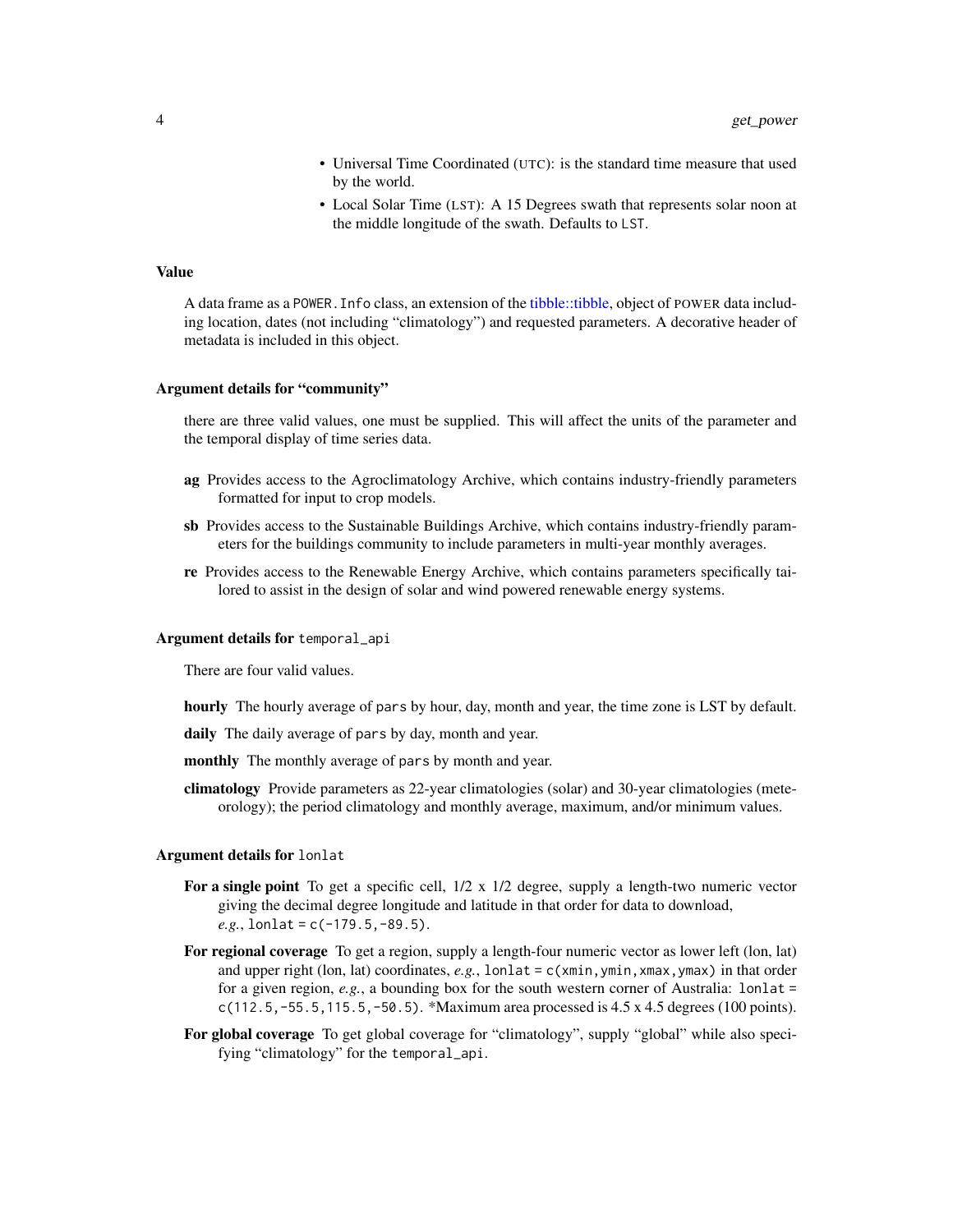#### get\_power 5

#### Argument details for dates

if one date only is provided, it will be treated as both the start date and the end date and only a single day's values will be returned, *e.g.*, dates = "1983-01-01". When temporal\_api is set to "monthly", use only two year values (YYYY), *e.g.* dates = c(1983, 2010). This argument should not be used when temporal\_api is set to "climatology" and will be ignored if set.

#### wind\_surface

There are 17 surfaces that may be used for corrected wind-speed values using the following equation:

$$
WSC_hgt = WS_10m \times \left(\frac{hgt}{WS_50m}\right)^{\alpha}
$$

Valid surface types are described here.

vegtype\_1 35-m broadleaf-evergreen trees (70% coverage)

vegtype\_2 20-m broadleaf-deciduous trees (75% coverage)

vegtype\_3 20-m broadleaf and needleleaf trees (75% coverage)

vegtype\_4 17-m needleleaf-evergreen trees (75% coverage)

vegtype\_5 14-m needleleaf-deciduous trees (50% coverage)

vegtype\_6 Savanna:18-m broadleaf trees (30%) & groundcover

vegtype\_7 0.6-m perennial groundcover (100%)

**vegtype\_8** 0.5-m broadleaf shrubs (variable  $\%$ ) & groundcover

**vegtype** 9 0.5-m broadleaf shrubs  $(10\%)$  with bare soil

vegtype\_10 Tundra: 0.6-m trees/shrubs (variable %) & groundcover

vegtype\_11 Rough bare soil

**vegtype\_12** Crop: 20-m broadleaf-deciduous trees  $(10\%)$  & wheat

vegtype\_20 Rough glacial snow/ice

seaice Smooth sea ice

openwater Open water

airportice Airport: flat ice/snow

airportgrass Airport: flat rough grass

#### Note

The associated metadata shown in the decorative header are not saved if the data are exported to a file format other than a native R data format, *e.g.*, .Rdata, .rda or .rds.

#### Author(s)

Adam H. Sparks <adamhsparks@gmail.com>

#### References

<https://power.larc.nasa.gov/docs/methodology/> <https://power.larc.nasa.gov>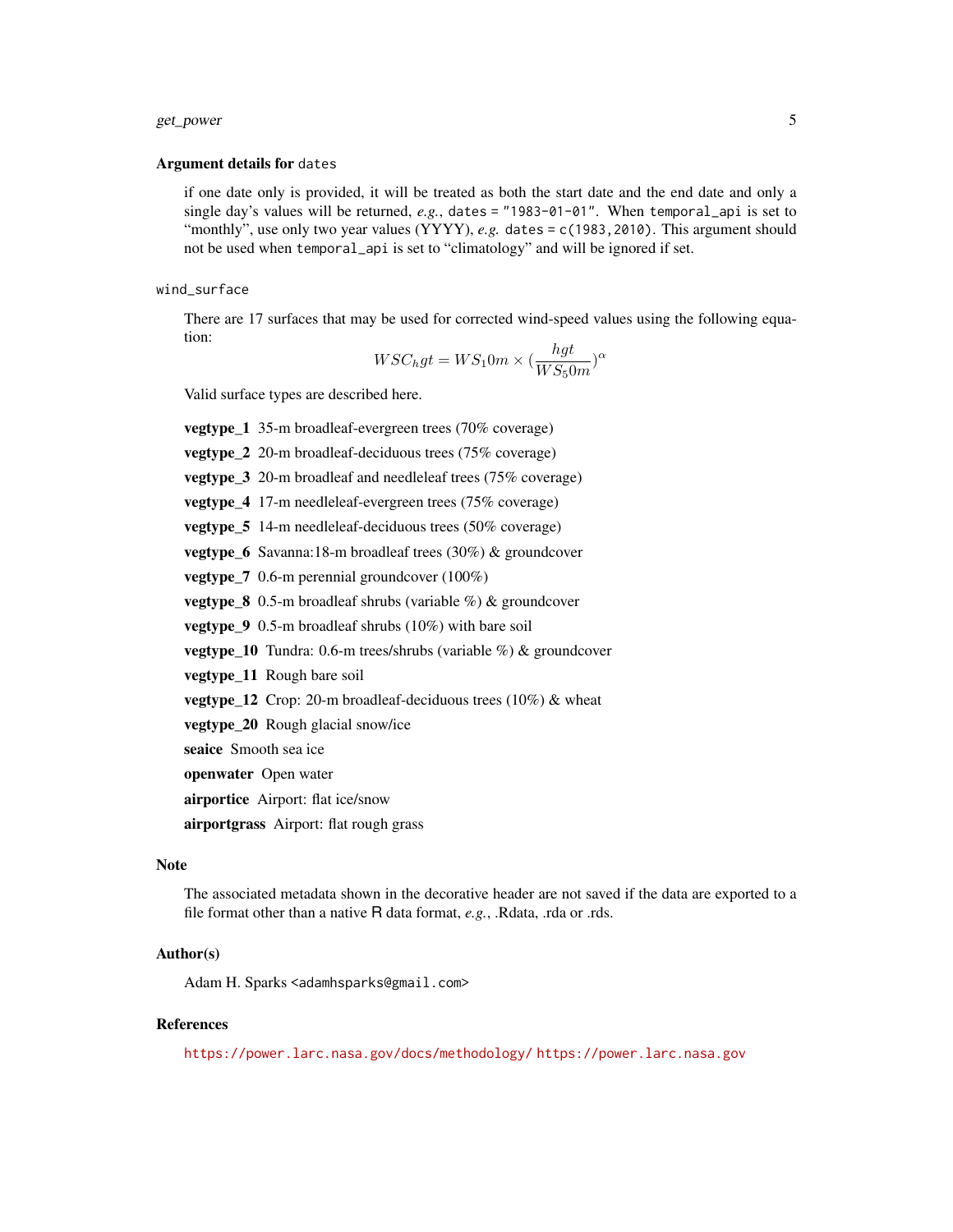#### <span id="page-5-0"></span>Examples

```
# Fetch daily "ag" community temperature, relative humidity and precipitation
# for January 1 1985 at Kingsthorpe, Queensland, Australia
ag_d <- get_power(
  community = "ag"lonlat = c(151.81, -27.48),pars = c("RH2M", "T2M", "PRECTOTCORR"),
  dates = "1985-01-01",
  temporal_api = "daily"
)
ag_d
# Fetch single point climatology for air temperature
ag_c_point <- get_power(
 community = "ag",
 pars = "T2M",c(151.81, -27.48),
  temporal_api = "climatology"
)
ag_c_point
# Fetch global ag climatology for air temperature
ag_c_global <- get_power(
  community = "ag",pars = "T2M",lonlat = "global",
  temporal_api = "climatology"
\lambdaag_c_global
# Fetch interannual solar cooking parameters for a given region
sse_i <- get_power(
 community = "re",
 lonlat = c(112.5, -55.5, 115.5, -50.5),
 dates = c("1984", "1985"),
  temporal_api = "monthly",
  pars = c("CLRSKY_SFC_SW_DWN", "ALLSKY_SFC_SW_DWN")
)
sse_i
```
query\_parameters *Query the POWER API for detailed information on parameters*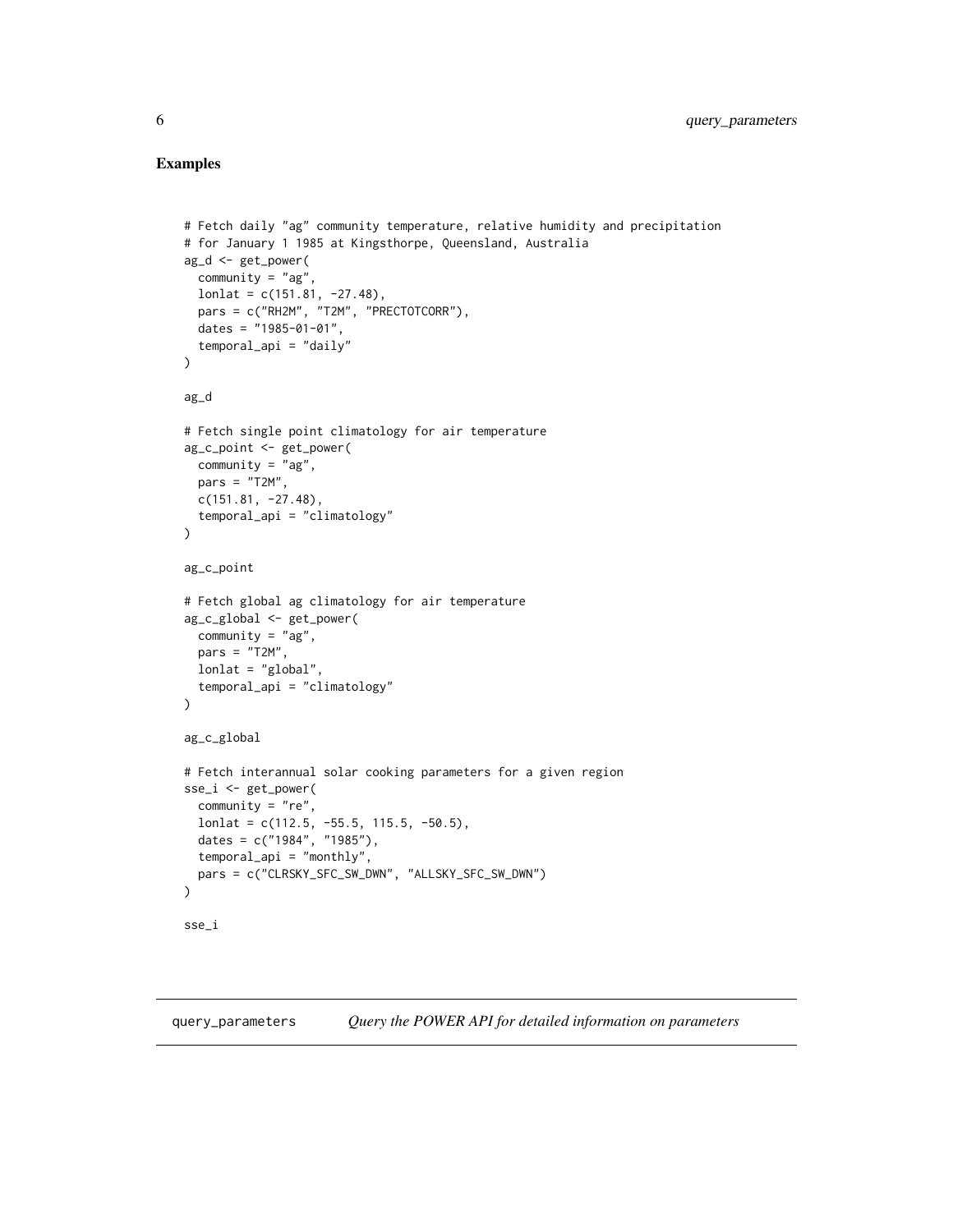#### <span id="page-6-0"></span>query\_parameters 7

#### Description

Queries the POWER API returning detailed information on available parameters.

#### Usage

```
query_parameters(community = NULL, par = NULL, temporal_api = NULL)
```
#### Arguments

| community    | An optional character vector providing community name: "ag", "sb" or "re".                                                                                                                                                     |
|--------------|--------------------------------------------------------------------------------------------------------------------------------------------------------------------------------------------------------------------------------|
| par          | An optional character vector of a single solar, meteorological or climatology<br>parameter to query. If unsure, omit this argument for for a full list of all the<br>parameters available for each temporal API and community. |
| temporal_api | An optional character vector indicating the temporal API end-point for data be-<br>ing queried, supported values are "hourly", "daily", "monthly" or "climatol-<br>$ogy$ ".                                                    |

#### Details

If par is not provided all possible parameters for the provided community, community and temporal API, temporal\_api will be returned. If only a single parameter is supplied with no community or temporal\_api then the complete attribute information for that parameter will be returned for all possible communities and temporal APIs combinations. If all three values are provided, only the information for that specific combination of parameter, temporal API and community will be returned.

#### Value

A [list](#page-0-0) object of information for the requested parameter(s) (if requested), community and temporal API.

#### Argument details for temporal\_api

There are four valid values.

hourly The hourly average of pars by hour, day, month and year.

daily The daily average of pars by day, month and year.

monthly The monthly average of pars by month and year.

climatology Provide parameters as 22-year climatologies (solar) and 30-year climatologies (meteorology); the period climatology and monthly average, maximum, and/or minimum values.

#### Author(s)

Adam H. Sparks, <adamhsparks@gmail.com>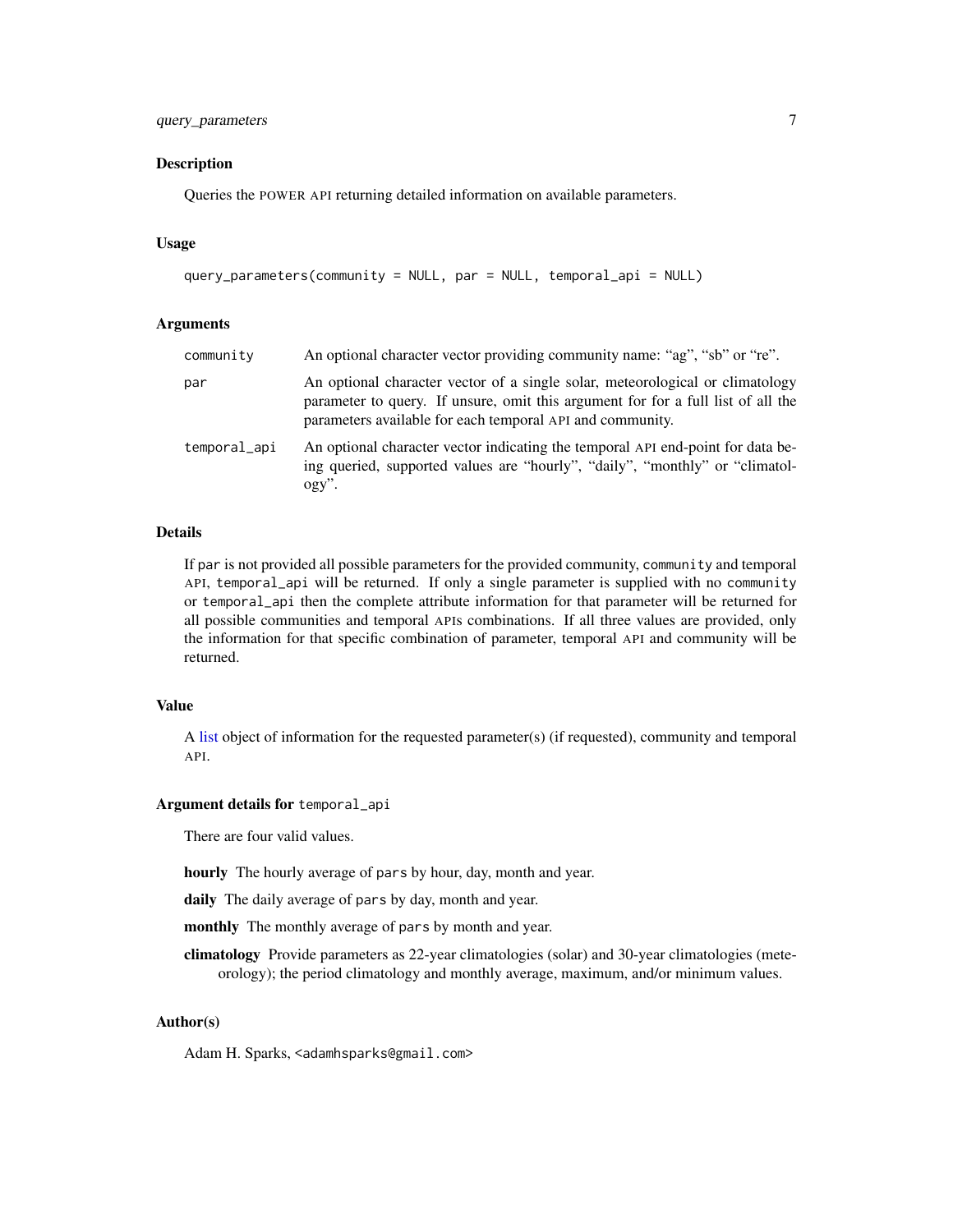# Examples

```
# fetch the complete set of attribute information for "T2M".
query_parameters(par = "T2M")
# fetch complete temporal and community specific attribute information
# for "T2M" in the "ag" community for the "hourly" temporal API.
query_parameters(par = "T2M",
                 community = "ag",temporal_api = "hourly")
# fetch complete temporal and community specific attribute information
# for all parameters in the "ag" community for the "hourly" temporal API.
query_parameters(community = "ag",
```

```
temporal_api = "hourly")
```